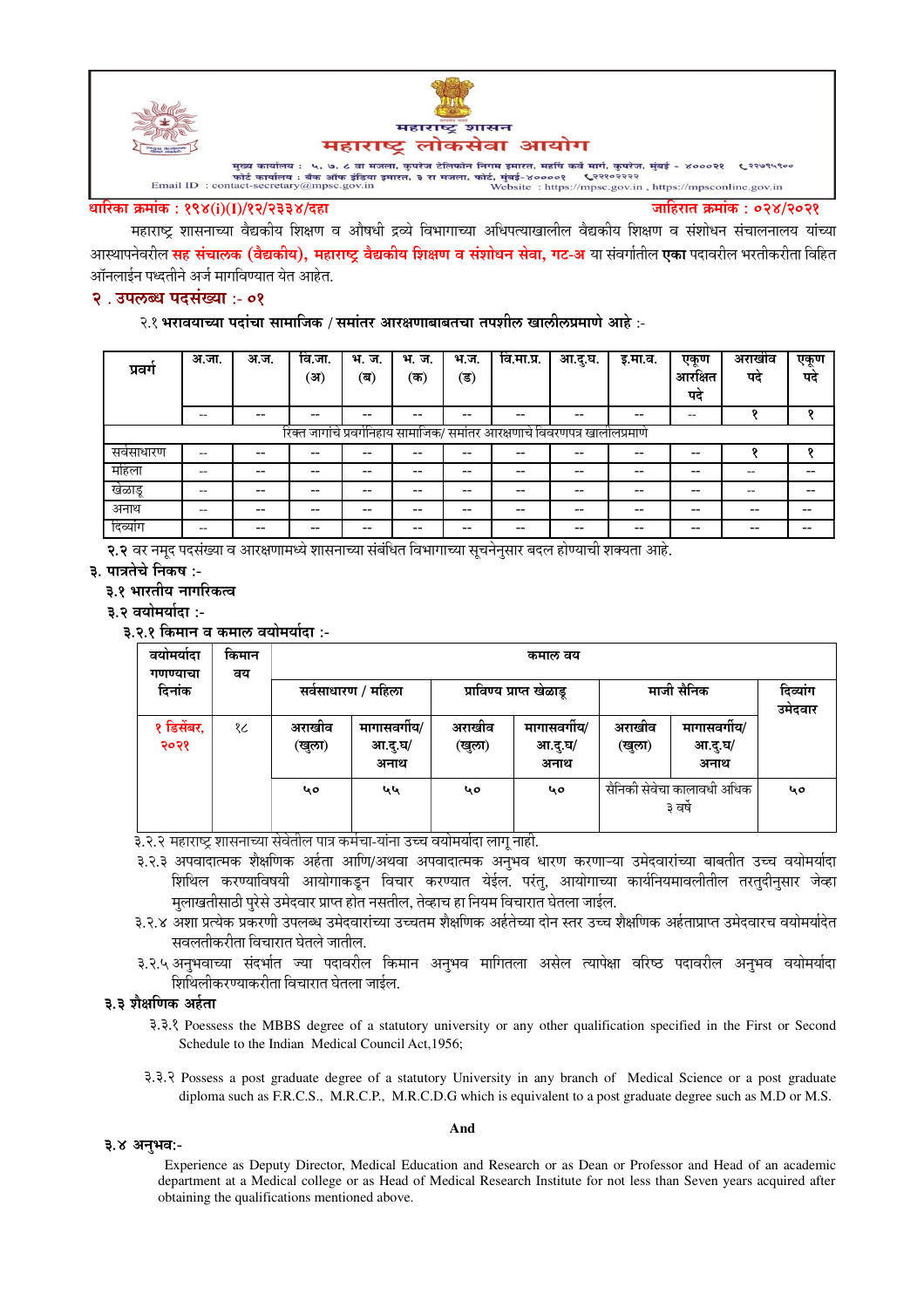## ३.५ दिव्यांग व्यक्तींचे आरक्षण

- ३.५.१ दिव्यांग व्यक्ती हक्क अधिनियम २०१६ च्या आधारे शासन निर्णय सामान्य प्रशासन विभाग, क्रमांक दिव्यांग २०१८/प्र.क्र.११४/१६ अ, दिनांक २९ मे, २०१९ तसेच यासंदर्भात शासनाकडून वेळोवेळी जारी करण्यात आलेल्या आदेशानुसार दिव्यांग व्यक्तींच्या आरक्षणासंदर्भात कार्यवाही करण्यात येईल.
- ३.५.२ शासन निर्णय, वैधिकीय शिक्षण व औषधी द्रव्ये विभाग क्र मांक संकिर्ण १०२१/प्र.क्र-५७/२१/वैसेवा १, दिनांक १७ जून,२०२१ अन्वये खालील दिव्यांग प्रवर्गातील व्यक्ती / उमेदवार सदर पदाकरीता अर्ज करण्यास पात्र असेल :-
	- $(3)$  HH,  $(3)$  OL, LC,  $(3)$  SLD
- ३.५.३ दिव्यांग व्यक्तींसाठी असलेल्या वयोमर्यादेचा अथवा इतर कोणत्याही प्रकारचा फायदा घेऊ इच्छिणा-या उमेदवारांनी शासन निर्णय, सार्वजनिक आरोग्य विभाग, क्रमांक अप्रकि-२०१८/प्र.क्र.४६/आरोग्य-६, दिनांक १४ सप्टेंबर, २०१८ मधील आदेशानुसार केंद्र शासनाच्या www.swavlambancard.gov.in या संगणकीय प्रणालीद्वारे वितरित करण्यात आलेले नवीन नमुन्यातील दिव्यांगत्वाचे प्रमाणपत्र पडताळणीच्या वेळी सादर करणे अनिवार्य आहे.
- ३.६ शैक्षणिक अर्हता व अनुभवाचा कालावधी गणना करण्याचा दिनांक:-
	- ३.६.१ प्रस्तुत जाहिरातीस अनुसरुन अर्ज सादर करण्यासाठी विहित केलेल्या अंतिम दिनांकास संबंधित शैक्षणिक अर्हता धारण करणे आवश्यक आहे.
		- ३.६.२ अनुभवाच्या कालावधीची गणना प्रस्तुत जाहिरातीस अनुसरुन अर्ज सादर करण्याकरीता विहित केलेल्या अंतिम दिनांकास करण्यात येईल.

## ४. संवर्ग/पद तसेच आरक्षणासंदर्भात सर्वसाधारण तपशील:-

## ४.१ सर्वसाधारण :-

- ४.१.१ वेतनश्रेणी : वेतन स्तर १४-रुपये १, ४४, २००/- अधिक नियमाप्रमाणे अनुज्ञेय भत्ते-
- ४.१.२ **कर्तव्ये व जबाबदा-या:** प्रस्तुत पदाच्या कर्तव्ये व जबाबदा-या याबाबतचा तपशील आयोगाच्या <u>https://mpsc.gov.in</u> या संकेतस्थळावर उपलब्ध आहे.
- ४.१.३ सेवा प्रवेशाच्या प्रयोजनासाठी शासनाने मागास म्हणून मान्यता दिलेल्या समाजाच्या वयोमर्यादेमध्ये सवलत घेतलेल्या उमेदवारांचा
- अराखीव (खुला) पदावरील निवडीकरीता विचार करणेबाबत शासनाच्या धोरणानुसार कार्यवाही करण्यात येईल. याबाबतचा तपशील वेळोवेळी आयोगाच्या संकेतस्थळावर प्रसिध्द करण्यात येईल.
- ४.१.४ अराखीव (खुला) पदाकरीता सर्व उमेदवारांचा (मागासवर्गीय उमेवारासह) अराखीव (खुला) सर्वसाधारण पदावरील शिफारशीकरिता विचार होत असल्याने सर्व आरक्षित प्रवर्गातील उमेदवारानी त्यांच्या प्रवर्गासाठी पद आरक्षित / उपलब्ध नसले तरी अर्जामध्ये त्यांच्या मूळ प्रवर्गासंदर्भातील माहिती अचूकपणे नमूद करणे बंधनकारक आहे.

## ४.२ इतर अटी :-

- ४.२.१ निवड झालेल्या उमेदवाराला किमान ५ वर्षे सेवा करणे बंधनकारक असेल व तशा आशयाचे करारपत्र करावे लागेल. या अटीचा भंग झाल्यास रुपये १०,०००/- अथवा शासनाने वेळोवेळी निश्चित केलेली रक्कम दंड म्हणून भरावी लागेल.
- ४.२.२ निवड झालेल्या उमेदवाराची महाराष्ट्र वैद्यकीय परिषद अधिनियम-१९६५ अंतर्गत नोंदणी झाली असणे आवश्यक आहे किंवा भारतीय आयुर्विज्ञान परिषद कायदा, १९५६ अंतर्गत भारतीय आयुर्विज्ञान परिषद नोंदवहीत उमेदवाराच्या नावाचा समावेश असणे आवश्यक राहील.
- ४.२.३ वैद्यकीय शिक्षण व औषधी द्रव्ये विभागाच्या शासन निर्णय क्रमांक मंमंनि-२००८/प्र.क्र.४४/२००८/वैसेवा-२, दिनांक २७ मार्च,२००८ नुसार उमेदवारास खाजगी वैद्यक व्यवसाय करता येणार नाही व त्याऐवजी त्यास व्यवसाय रोध भत्ता प्रदान करण्यात येईल.
- ४.२.४ परिविक्षाधीन कालावधी २ वर्षे राहील.

# ५. निवड प्रक्रिया:-

- ५.१ प्रस्तुत जाहिरातीमध्ये नमूद केलेली शैक्षणिक अर्हता, अनुभव इत्यादी अर्हता किमान असून, किमान अर्हता धारण केली म्हणून उमेदवार मलाखतीस बोलाविण्याकरिता पात्र असणार नाही.
- ५.२ जाहिरातीस अनुसरून प्राप्त अर्जाची संख्या आयोगाच्या कार्यनियमावलीतील तरतुदीनुसार वाजवी प्रमाणापेक्षा जास्त असेल आणि अर्ज सादर केलेल्या सर्व पात्र उमेदवारांच्या मुलाखती घेणे सोयीस्कर नसल्यास मुलाखतीसाठी उमेदवारांची संख्या मर्यादित करण्याच्या दृष्टीने जाहिरातीमध्ये नमूद शैक्षणिक अर्हता आणि/अथवा अनुभव यापेक्षा अधिक शैक्षणिक अर्हता/अनुभव किंवा अन्य योग्य निकष यांच्या आधारे अथवा चाळणी परीक्षेद्वारे मुलाखतीस पात्र उमेदवारांची संख्या मर्यादित करण्यात येईल.
- ५.३ चाळणी परीक्षा घेण्याचे निश्चित झाल्यास, अर्हता आणि / अथवा अनुभव शिथिल केला जाणार नाही.
- ५.४ चाळणी परिक्षेचा अभ्यासक्रम, परीक्षेचे माध्यम व इतर बाबी (लागू असल्यास) आयोगाच्या संकेतस्थळावर प्रसिध्द करण्यात येतील.
- ५.५ चाळणी परीक्षा घेतल्यास चाळणी परीीक्षेचे गुण व मुलाखतीचे गुण एकत्रितरित्या विचारात घेऊन तर चाळणी परीक्षा न झाल्यास केवळ मुलाखतीच्या गुणांच्या आधारे उमेदवाराची शिफारस करण्यात येईल.
- ५.६ मुलाखतीमध्ये किमान ४१% व त्यापेक्षा जास्त गुण मिळविणाऱ्या उमेदवारांचाच शिफारशीसाठी विचार केला जाईल.
- ५.७ सेवाभरतीबाबतची संपूर्ण प्रक्रिया शासन निर्णय, नगरविकास, सार्वजनिक आरोग्य व गृहनिर्माण विभाग क्रमांक आरटीआर- १०७३/५६८५३ जीआय, दि ४ जून, १९७४ अन्वये विहित करण्यात आलेल्या सहसंचालक, महाराष्ट्र वैद्यकीय शिक्षण व संशोधन सेवा, गट-अ या संवर्गाचे सेवाप्रवेश नियम आणि तद्नंतर शासनाकडून वेळोवेळी करण्यात आलेल्या सुधारणा तसेच आयोगाच्या कार्यनियमावलीतील तरतुदीनुसार राबविण्यात येईल.

## ६. अर्ज करण्याची पद्धत:-

- ६.१ अर्ज फक्त ऑनलाईन पद्धतीने स्वीकारण्यात येतील.
- ६.२ ऑनलाईन पद्धतीने अर्ज सादर करण्याच्या सविस्तर सूचना आयोगाच्या https://mpsconline.gov.in तसेच https://mpsc.gov.in या संकेतस्थळावर उपलब्ध आहेत.
- **६.३** आयोगास अर्ज सादर करताना माध्यमिक शालांत प्रमाणपत्रावर असलेल्या नावाप्रमाणेच नोंदणी करणे व आयोगास अर्ज सादर करणे अनिवार्य आहे.
- ६.४ अर्ज सादर करण्याकरीता आयोगाच्या संकेतस्थळ :- https://mpsconline.gov.in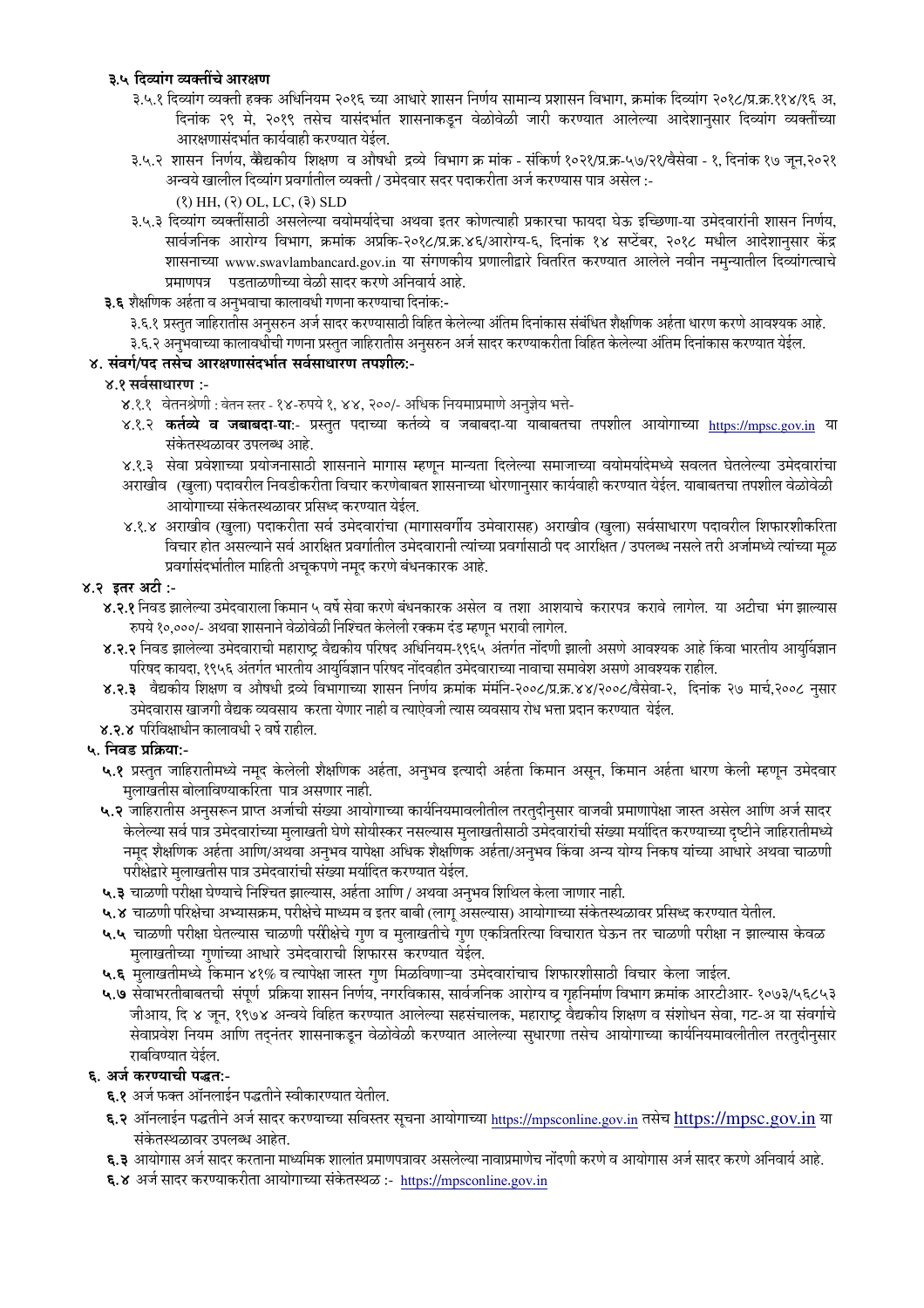६.५ अर्ज सादर करण्याचे टप्पे:-

अ. क्र.

१

२

३

 $\propto$ 

 $\mathbf{v}$  $\epsilon$ 

 $\mathcal{O}$ 

 $\overline{\mathcal{L}}$ 

९

१०

११

१२

१३

 $88$ 

१५

१६

 $\overline{2}$ 

होतील.

६.९ शुल्क रुपये:

६.९.१ अराखीव (खुला)- **७१९/- रुपये** 

६.५.१ आयोगाच्या ऑनलाईन अर्ज प्रणालीवर यापूर्वी विहित पध्दतीने नोंदणी केली नसल्यास नोंदणी करुन खाते (Profile) तयार करणे.

६.६.१ प्रोफाईलद्वारे केलेल्या विविध दाव्यांच्या अनुषंगाने उमेदवाराची पात्रता अजमावल्यानंतर (Check eligibility) उमेदवार जाहिरातीनुसार

६.६.२ उपरोक्त प्रमाणपत्र/कागदपत्रे आयोगाच्या संकेतस्थळावरील 'उमेदवारांना सर्वसाधारण सूचना' प्रकरण क्रमांक चार मध्ये नमुद

६.६.३ संबंधित जाहिरातीस अनुसरुन विहित निकष/पात्रता तसेच प्रोफाईलमधील दाव्यांच्या अनुषंगाने प्रमाणपत्रे/कागदपत्रे अपलोड करावी लागतील. प्रोफाईलमधील विविध दाव्यांच्या अनुषंगाने अपलोड करावयाची संबधित कागदपत्रे प्रणालीद्वारे अर्ज सादर करताना प्रदर्शित

६.६.५ उपरोक्त कागदपत्रांव्यतिरिक्त शैक्षणिक अर्हता तसेच अनुभवाच्या दाव्यासंदर्भातील शोधनिबंध, पुस्तके अथवा पुस्तकांमधील प्रकरणे, इत्यादीबाबतच्या स्वसाक्षांकित प्रती यांचा संच अर्ज सादर करण्याच्या अंतिम दिनांकानंतर ७ दिवसांच्या कालावधीमध्ये आयोगाच्या मुख्य

६.६.६ आयोगास पाठविण्यात येणा-याा काग दपत्रांच्या संचावर पदाचे नांव, जाहिरात क्रमांक, उमेदवाराचे नाव व अर्जाचा क्रमांक स्पष्टपणे

६.१०.२ 'माझे खाते' या लिंक वर क्लिक केल्यानंतर अर्ज केलेल्या पदांची यादी शुल्क भरल्याच्या / न भरल्याच्या नोंदीसह दिसेल. 'Unpaid'

६.१०.५ चलनाद्वारे परीक्षाशुल्क भरण्याचा पर्याय निवडल्यास, उपलब्ध होणा-या चलनाची प्रत घेऊन भारतीय स्टेट बँकेच्या कोणत्याही शाखेत,

६.६.४ पात्रतेसंदर्भातील विविध दाव्यांच्या अनुषंगाने प्रमाणपत्रे/कागदपत्रे अपलोड केल्याशिवाय अर्ज सादर करता येणार नाही.

६.७ अर्ज सादर करण्याचा कालावधी:- दिनांक १० ऑगस्ट, २०२१ रोजी ते दिनांक ३० ऑगस्ट, २०२१ रोजी २३.५९ वाजेपर्यंत.

फाईल

फॉर्मेट

**PDF** 

**PDF** 

**PDF** 

PDF

**PDF** 

PDF

PDF

PDF

**PDF** 

**PDF** 

PDF

**PDF** 

**PDF** 

PDF

PDF

**PDF** 

PDF

किमान

साईज (KB)

 $40$ 

40

 $40$ 

40

 $40$ 

40

40

 $40$ 

40

40

40

 $40$ 

 $40$ 

 $40$ 

40

40

 $\overline{\mathbf{b}}$ 

फाईल

कमाल

साईज (KB)

 $400$ 

400

400

 $400$ 

 $400$ 

 $\overline{u}$ 

 $400$ 

 $400$ 

 $400$ 

400

 $400$ 

400

 $400$ 

400

400  $400$ 

 $400$ 

फाईल

६.६ विहित प्रमाणपत्र/कागदपत्रे अपलोड करणे.

प्रमाणपत्र/कागदपत्र

वयाचा पुरावा

एस.एस.सी. अथवा तत्सम शैक्षणिक अर्हता

सामाजिकदृष्टया मागासवर्गीय असल्याबाबतचा पुरावा

आर्थिकदृष्टया दुर्बल घटकातील असल्याबाबतचा पुरावा

खेळाडूसाठीच्या आरक्षणाकरीता पात्र असल्याचा पुरावा

विवाहित स्त्रियांच्या नावात बदल झाल्याचा परावा

नॉन-क्रिमीलेयर प्रमाणपत्राची वैधता वाढविली असल्यास पुरावा

अराखीव माहिला, खेळाडू, दिव्यांग, माजी सैनिक आरक्षणाचा

राज्य शासकीय /बृहन्मुंबई महानगरपालिका/बेस्ट कर्मचारी

यांच्याकरीता वयोमर्यादेतील सवलतीचा दावा असल्यास सादर

शैक्षणिक अर्हता इत्यादीचा पुरावा

पात्र दिव्यांग व्यक्ती असल्याचा पुरावा

पात्र माजी सैनिक असल्याचा पुरावा

दावा असल्यास अधिवास प्रमाणपत्र

मराठी भाषेचे ज्ञान असल्याचा पुरावा

कार्यालयामध्ये पोहोच होतील अशा रितीने सादर करणे अनिवार्य आहे.

६.९.२ मागासवर्गीय, आर्थिक दुर्बल घटक व अनाथ - ४४९/- रुपये

६.९.४ परीक्षा शुल्क ना परतावा (Non-refundable) आहे.

नमूद करण्यात यावा. त्याशिवाय संबंधित कागदपत्रे विचारात घेतली जाणार नाहीत.

६.९.३ उपरोक्त परीक्षा शुल्काव्यतिरिक्त बँक शुल्क तसेच त्यावरील देय कर अतिरिक्त असतील.

६.१०.१ शुल्क भरण्याकरिता मुख पृष्ठावरील 'माझे खाते' या लिंक वर क्लिक करावे.

६.१० परीक्षा शुल्काचा भरणा करण्याकरिता उमेदवारांनी खाली नमूद केलेल्या पद्धतींचा अवलंब करावा:-

लिहिलेल्या जाहिरात / पद / परीक्षेसमोर ' Pay Now' अशी लिंक उपलब्ध असेल.

६.१०.३ 'Pay Now' या लिंक वर क्लिक केल्यानंतर दोन पर्याय उपलब्ध होतील:- (१) ऑनलाईन पेमेंट (२) चलनाद्वारे ६.१०.४ क्रेडिट कार्ड, डेबिट कार्ड, युपीआय अथवा नेटबँकिंगच्या सहाय्याने ऑनलाईन परीक्षा शुल्क अदा करता येईल.

६.८ आयोगास अर्ज सादर केल्यानंतर विहित मुदतीत परीक्षा शुल्क भरल्याशिवाय अर्ज विचारात घेतला जाणार नाही.

लहान कुटुंबाचे प्रतिज्ञापन

अनुभवाचा पुरावा

करावयाचे प्रमाणपत्र

केल्याप्रमाणे असणे अनिवार्य आहे.

महिला आरक्षणासाठी पात्र असल्याचा पुरावा

नॉन-क्रिमीलेयर प्रमाणपत्र

६.५.२ खाते तयार केलेले असल्यास व ते अदययावत करण्याची आवश्यकता असल्यास अद्ययावत करणे.

-: पात्र ठरत असल्यास अर्ज सादर करताना खालील कागदपत्रे/प्रमाणपत्रे (लागुअसलेली) अपलोड करावी लागतील

६.५.३ विहित कालावधीत तसेच विहित पध्दतीने आवश्यक कागदपत्रे अपलोड करून अर्ज सादर करणे.

६.५.४ परीक्षा शुल्काचा भरणा विहित पध्दतीने करणे.